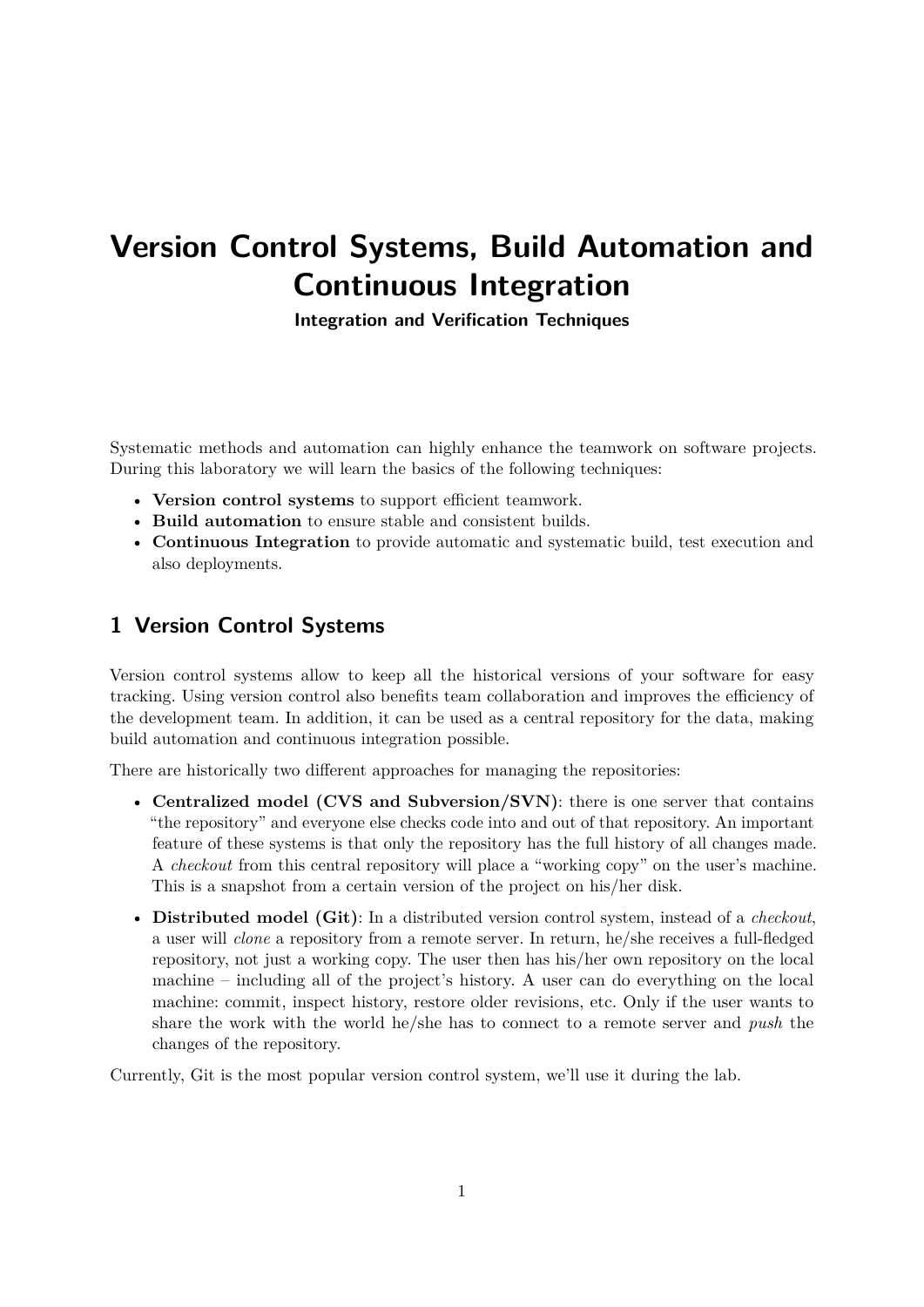## **1.1 Git basics**

A *Git branch* is an active line of development. Working on a branch means *creating, deleting and modifying files*, *adding/removing* these changes to the index and finally *committing* them.

Multiple branches can be used during the development. Git has a complex branching model, where branches can be *created*, changes can be done on the branches and finally the branches can be *merged*.

Committed changes in the local and remote repositories may be synchronized by *pulling* (*fetching* and *merging*) the remote changes into the local repository or *pushing* the local changes to the remote repository.

For additional detailed information and command line examples please read the [Git Lectures](http://git-lectures.github.io/) [Page](http://git-lectures.github.io/) or [Basic Git Tutorial](https://try.github.io/) (Reading one of these two tutorials is required for the Lab).

#### **1.2 Git workflows**

There are multiple workflow models proposed for collaboration purposes. A development team should follow one of these workflow models in order to do a systematic development.

- [Git Flow](http://nvie.com/posts/a-successful-git-branching-model/) is a complex workflow model for large development project and large teams with release, hotfix and feature branches.
- [GitHub Flow](https://guides.github.com/introduction/flow/) is a simplified model for small projects and is good for educational purposes.

During the laboratory we'll use the GitHub Flow workflow that proposes the following steps:

- 1. Creating a new branch for the new features.
- 2. Doing the changes in the code and committing to the branch.
- 3. Creating a *pull request* (sometimes referred to as *merge request*), that can be checked by the team.
- 4. Doing some discussion and changes on the pull request.
- 5. Merging the pull request back to the master branch.

## **2 Build Automation**

Building complex software projects is a challenging task. Building the different modules and artifacts, tracking the dependencies and doing the integration build requires systematic solution.

In the beginning there was **Make** as the only build tool available. Later, **Ant** introduced more control on the build process and by integrating **Ivy** introduced the dependency management over the network. Ant was the first "modern" build tool, but its XML description language usually didn't fit to the procedural build descriptions.

**Maven** was the next build automation tool used primarily for Java projects. It addressed two aspects of building software: First, it describes how software is built, and second, it describes its dependencies. Comparing with Apache Ant, Maven uses conventions for the build procedure,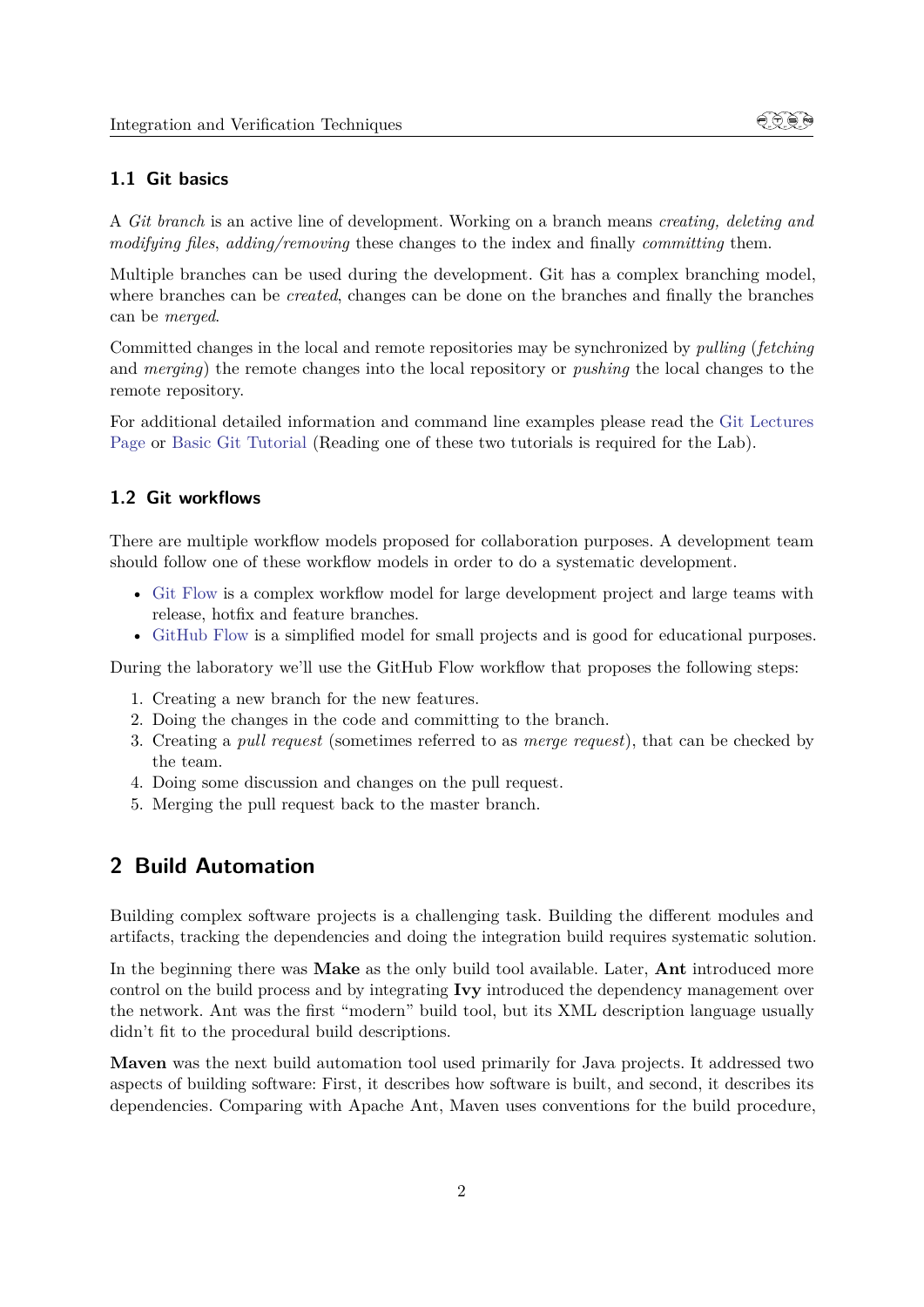and only exceptions need to be written down, while Ant requires developers to write all the commands that lead to the successful execution of some task. Maven introduced first the ability to download dependencies over the network (later on adopted by Ant through Ivy). That in itself revolutionized the way we deliver software.

**Gradle** is designed for large multi-project builds. Gradle builds upon the concepts of Ant and Maven, combines good parts of both tools, and introduced a Groovy-based (one of JVM languages) domain-specific language (DSL) instead of traditional XML form for configurations. As a result, Gradle build scripts tend to be more succinct than those written for Ant or Maven. Gradle supports incremental builds and intelligently determines when not to re-execute up-to-date parts of the build tree and dependencies.

In this laboratory we'll use Maven to build Java projects. To prepare for the laboratory, please read the following Maven tutorial:

• [Maven in five minutes](http://maven.apache.org/guides/getting-started/maven-in-five-minutes.html)

## **3 Continuous Integration**

Continuous Integration (CI) usually refers to integrating, building, and testing code frequently. It means a pipeline, that starts at the version control system and goes through on the building, testing and also deployment phases (sometimes called also continuous delivery or continuous deployment).

A continuous integration framework provides support to execute the required tools in the continuous integration pipeline and manages the build artifacts.

- **Hudson** and its fork **Jenkins** share the same code base and very similar set of features. Both are easy to extend, powerful and free. Their main advantage is in the number of plugins and community support. They are a self-hosted solution and use a web-based GUI to configure and execute the pipelines. Starting from version 2 they provide also support for declarative pipeline description by using a Jenkinsfile.
- **Travis CI** is a hosted continuous integration service for the open source community and is very well integrated with GitHub. The main strength of Travis is its simplicity. Unlike Jenkins, which allows almost unlimited plugins, complicated flows, etc., Travis is based on a single file, .travis.yml, that resides in the root of your code and describes the build pipeline.

During the laboratory we'll use Travis to learn the basics of the CI frameworks.

#### **3.1 Travis**

For most of the time, Travis knows what should be done without any need to explicitly define the flow. For example, if there is the build.gradle file, Travis will understand that it should be compiled, tested, etc. using Gradle. It inspects your code and acts accordingly. One can switch from Ant to Maven to Gradle without making any changes to Travis or the configuration file.